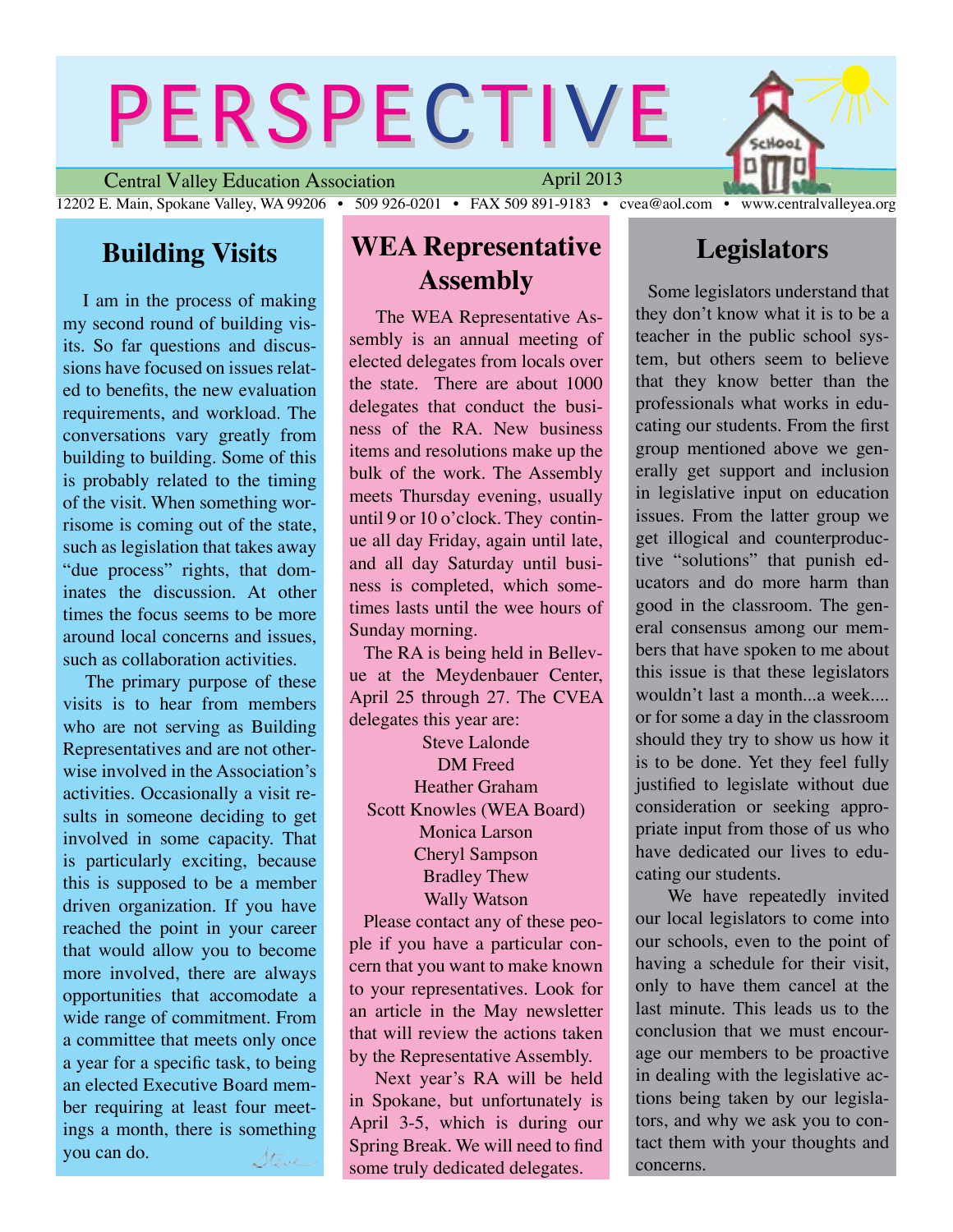

#### **Retirement Event**

#### **(...the bells, the bells)**

 June 13th is the date for the district retirement function. This function is a celebration of the careers of CVEA members, PSE members and administrators as they enter into retirement. It is a semi-formal event held for the retiree and a guest. CVEA gives each retiring member a bell with their name and years of service engraved on it.

 Invitations will be delivered in May. Our thanks to those retiring for the service they have given to the children of Central Valley School District. We hope that you have a long and happy retirement as you have certainly earned it.



# **NEA Representative Assembly**

 The National Education Association's Representative Assembly is the largest democratic meeting in the United States. Each year more than 10,000 NEA members meet to discuss, debate, and and become more educated about the issues that affect individual members, locals, and our states. The National Education Association is the nation's largest professional employee organization. NEA's 3.2 million members work at every level of education—from pre-school to university graduate programs. NEA has affiliate organizations in every state and in more than 14,000 communities

> across the United States. This year Steve Lalonde, Monica Larson, Brad Thew and Scott Knowles are scheduled to attend the RA in Atalanta, GA from July 1 through July 6. Next year it will

### **Curriculum/Behavior Interventionist Roles**

Elementary (Pre-5) Marci Haynes mhaynes@cvsd.org 228-5515

Secondary (6-12) Susie Giesa sgiesa@cvsd.org 228-5514

 In 1995, the CVSD Curriculum/ Behavior Interventionist positions were initiated as a result of a Central Valley Education Association (CVEA) bargaining survey from certificated staff. The survey indicated a need for staff support in the area of behavior and curriculum to better meet the needs of our diverse student population. Originally, there were four positions, later reduced to two positions in 1997. These positions were designed to support teachers, administrators and students.

Today, our role as Interventionists includes:

• Consultation with individual teachers, building teams, and administrators to problem solve specific behavioral situations through: classroom observation of students and offer ideas based on research-based strategies that promote student success; provide student specific materials and incentives for reinforcement; assist with the development of daily behavior checklists, positive support plans, functional behavior assessments, and behavioral intervention plans.

• Providing information on disabilities-specific characteristics, teaching strategies and accommodations/ modifications to individual teachers and building teams (SST/504/IEP)